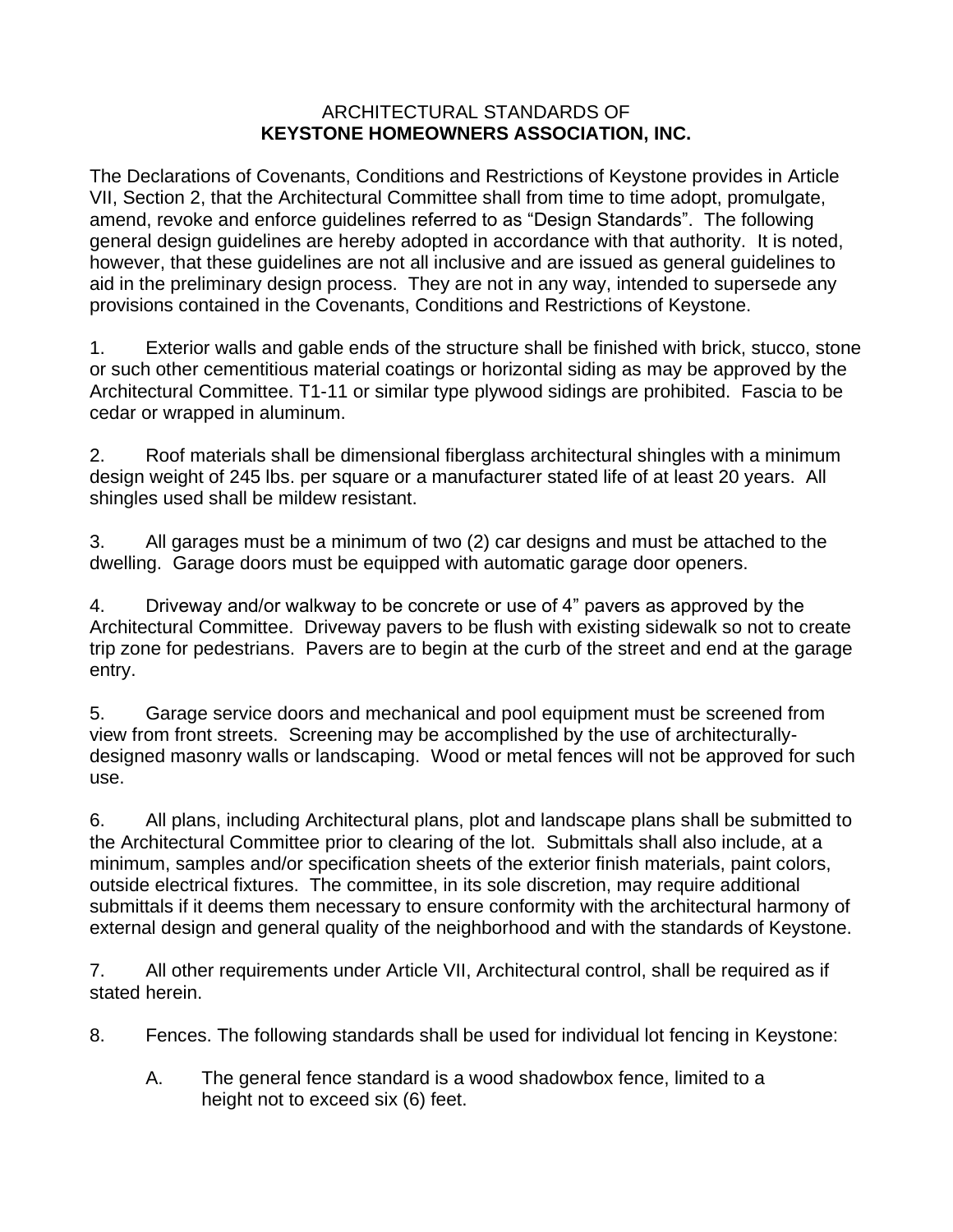- B. The height of the fence adjacent to the retention ponds and the conservation area and the first eight (8) feet of connecting side yard is limited to a height not to exceed four (4) feet, and may transition back to the six foot height of connecting fence, if any, at the rate of one foot in height for each eight (8) feet in length.
- C. That part of the fence, which is adjacent, borders or closest to and readily visible from the street, common area, detention pond (wet or dry bottom) shall require a planted hedge of Vibernem, Lagustrem or similar plant along the entire length of that part of the fence. Hedge plants shall be planted three (3) feet on center and shall be at least three (3) feet high when planted and maintained at a height not to exceed six (6) feet. The purpose is to screen the fence from view in all areas where it may be viewed by the general public or an adjacent property owner.
- D. The fence may connect to the side of the house at a point no closer than ten (10) feet behind the front corners of the house. On corner lots the fence may not connect to the side of the house beyond the rear of the house and must be installed at least fifteen (15) feet from the right-of-way line.
- E. All wood fencing is to be left unpainted and unstained. The natural wood color is preferred to ensure conformity and compatibility in the Community. The Architectural Committee recommends annual pressure washing and sealing with a clear sealant.
- F. The wood fence should be of a quality which does not have exposed bark or knotholes.
- G. All fence posts shall be installed on the installing lot owner's side of fence.
- H. A plot plan or survey of the property showing the proposed fence location and height(s), gate location(s), and hedge plant location must be submitted to the Architectural Committee and approved prior to the start of the construction of the fence.
- I. The Architectural Committee reserves the right to deny any fence construction that would materially adversely affect the view from surrounding property.
- 9. Lawn Maintenance and Landscaping. Each lot Owner shall comply with all of the following landscaping requirements.
	- A. Each lot on which a home is completed shall be equipped with an automatically controlled irrigation system which provides 100% irrigation coverage for all sodded and landscaped areas within a lot.
	- B. Each lot on which a home is completed shall be sodded with Floratan, St. Augustine sod or the equivalent, in all areas not mulched and planted with other landscaping and shall be maintained to the association standards.